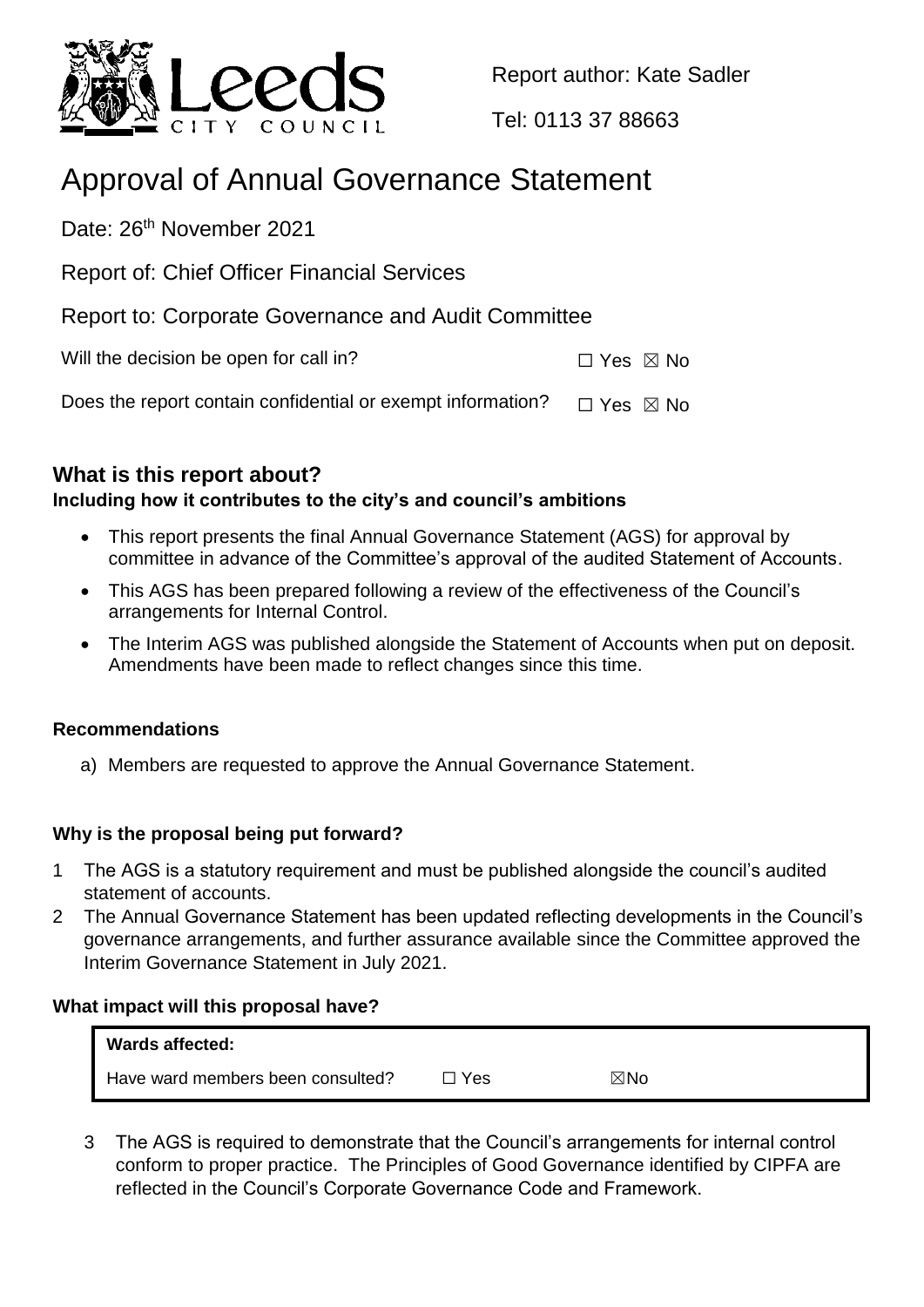4 The Survey of Internal Control has enabled the council's managers to reflect on their experience of the controls relating to each of the seven principles set out, to identify strengths and weaknesses, and to recommend solutions and draw attention to potential opportunities to improve arrangements. The key action plan, set out at Annex 2 to the AGS, was drawn together following detailed analysis of the results.

## **What consultation and engagement has taken place?**

- 5 The AGS relies on assurances received by Corporate Governance and Audit Committee during the course of the 2020/21 and 21/22 municipal years.
- 6 Further information has been provided by officers with specialist responsibility for key systems of internal control who have provided feedback on the Interim AGS and updated information for inclusion in the final AGS.
- 7 The Interim AGS was published in line with the statutory procedure, enabling a period of public inspection and comment prior to approval of the final AGS by Committee. No comments were received during the period for public inspection.
- 8 The draft final AGS has been shared with Corporate Leadership Team and the Leader of Council for comment prior to inclusion in this report.

## **What are the resource implications?**

- 1 Arrangements for the review of internal control and preparation of the AGS are carried out within existing resources.
- 2 The AGS confirms that arrangements have been reviewed and that these arrangements are operating effectively to ensure that the council utilises its resources efficiently, effectively and economically in achieving its strategic objectives to ensure that it delivers value for money services to its citizens and communities.

#### **What are the legal implications?**

- 3 The AGS is prepared in accordance with the Accounts and Audit Regulations 2015/234 (the Regulations) and demonstrates that the Council's arrangements for internal control are in line with proper practice as identified in the Delivering Good Governance in Local Government Framework (CIPFA 2016).
- 4 The AGS confirms that arrangements have been reviewed and they demonstrate that the Council behaves with integrity, demonstrating strong commitment to ethical values and respecting the rule of law.

## **What are the key risks and how are they being managed?**

5 The positive assurances set out in the AGS show that the Council have robust and effective arrangements in place for managing risk and performance.

#### **Does this proposal support the council's three Key Pillars?**

 $\boxtimes$  Inclusive Growth  $\boxtimes$  Health and Wellbeing  $\boxtimes$  Climate Emergency

6 The AGS confirms that arrangements in place enable clear strategic planning which is informed by community engagement and underpins accountable decision making to deliver identified objectives.